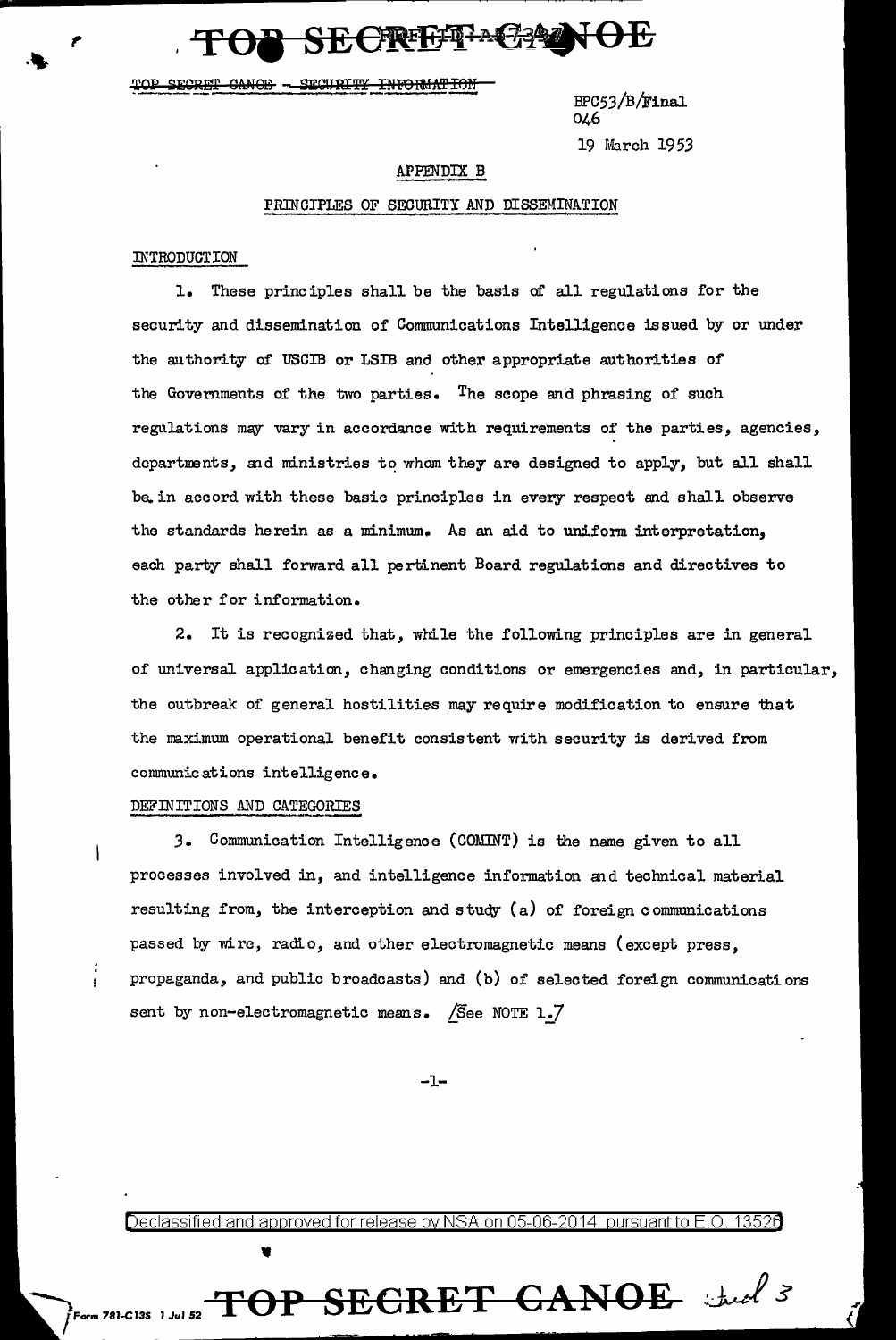#### <del>ONICE - SECURITY</del> <del>INFORMATION</del>

/B/Final იარ 19 March 1953

4. There are two types of COMINT: Crypt Intelligence and Traffic Intelligence /See NOTE 27. They are defined as follows:

> Traffic Intelligence is that COMINT which results from traffic  $b_{\bullet}$ analysis (e.g. the study of call-signs, message headings, procedure signals, volume of traffic, precedences,  $D/F$  bearings, and other aids such as  $\Box$  and from plain texts, i.e., information produced by all means short of the actual cryptanalysis of intercepted communications.

5. For purposes of security handling and control COMINT is divided into Categories and Sub-Categories.

- $a_{\bullet}$ COMINT is divided at the present time to three Categories: Category III COMINT ,<br>EO 3.3(h)(2)<br>PL 86-36/50 USC 3605 Category II COMINT Category I. COMINT
- b. COMINT is placed in appropriate Categories as mutually agreed by USCIB and LSIB from time to time.
- As mutually agreed by USCIB and LSIB, separate Sub $c_{\bullet}$ Categories of COMINT may be established within Categories III and II in order to permit differentiation in the processing, dissemination, exchange or use of material.

6. Category III COMINT is that COMINT for which the protection of source or content is the overriding consideration and which must, therefore, be given the highest dogree of security protection. In general, it will include:

- Crypt Intelligence except that specifically included in  $a<sub>z</sub>$ other Categories.
- Special Weather Intelligence.  $b_{\bullet}$
- Traffic Intelligence involving call-signs or message headings  $c_{\bullet}$ encrypted in codes or ciphers of high security gradings as specified and mutually agreed by USCIB and LSIB.

 $-2-$ 

### TOP SECRET CANOE Form 781-C135 1 Jul 52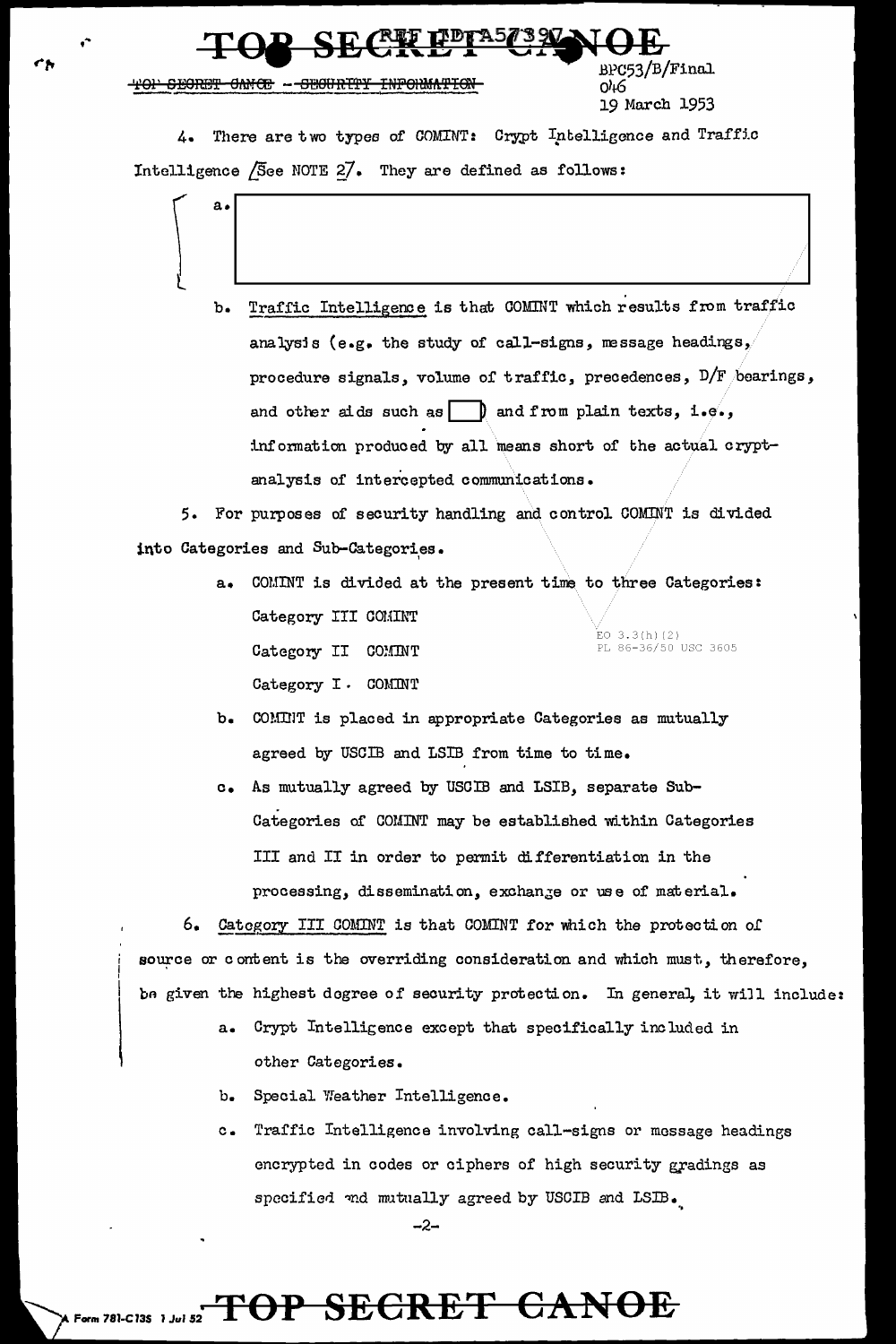BPC53/B/Final o46 19 March 1953

d. Other Traffic Intelligence as specified and mutually agreed by USCIB and LSIB.

7. Category II COMINT is that COMINT for which the protection of source or content is not always the overriding consideration and for which a less rigid standard of security is considered an acceptable risk. In general, it will include:

- a. Traffic Intelligence not specifically included in other Categories.
- b. Crypt Intelligence involving solution of codes, ciphers and special systems of lower security as specified and mutually agreed by USCIB and LSIB.

8. Category I COMINT is that COMINT which may be subject to the least stringent security restrictions and which may require more extensive dissemination in order to provide for effective utilization. In general, it will include certain types of low level COMINT as specified and mutually agreed by USCIB and LSIB.

#### ASSIGNMENT OF COMINT TO CATEGORIES

9. In assigning COMINT to a Category, the following general oriteria will be considered:

- a. The intelligence value of its content.
- b. The difficulty of solution or intercept to include:
	- (1) Sensitivity of techniques employed in solution and | exploitation.
	- (2) Sensitivity of source of intercept.
	- (3) Inter-rolationships between cryptographic systems.
- c. Cryptographic sophistication of the country originating the traffic involved.
- d. Security grading given to contents by the country originating the traffic involved.
- e. The advantage to be gained versus the risk of loss by utilization under a given Category, including:

 $-3-$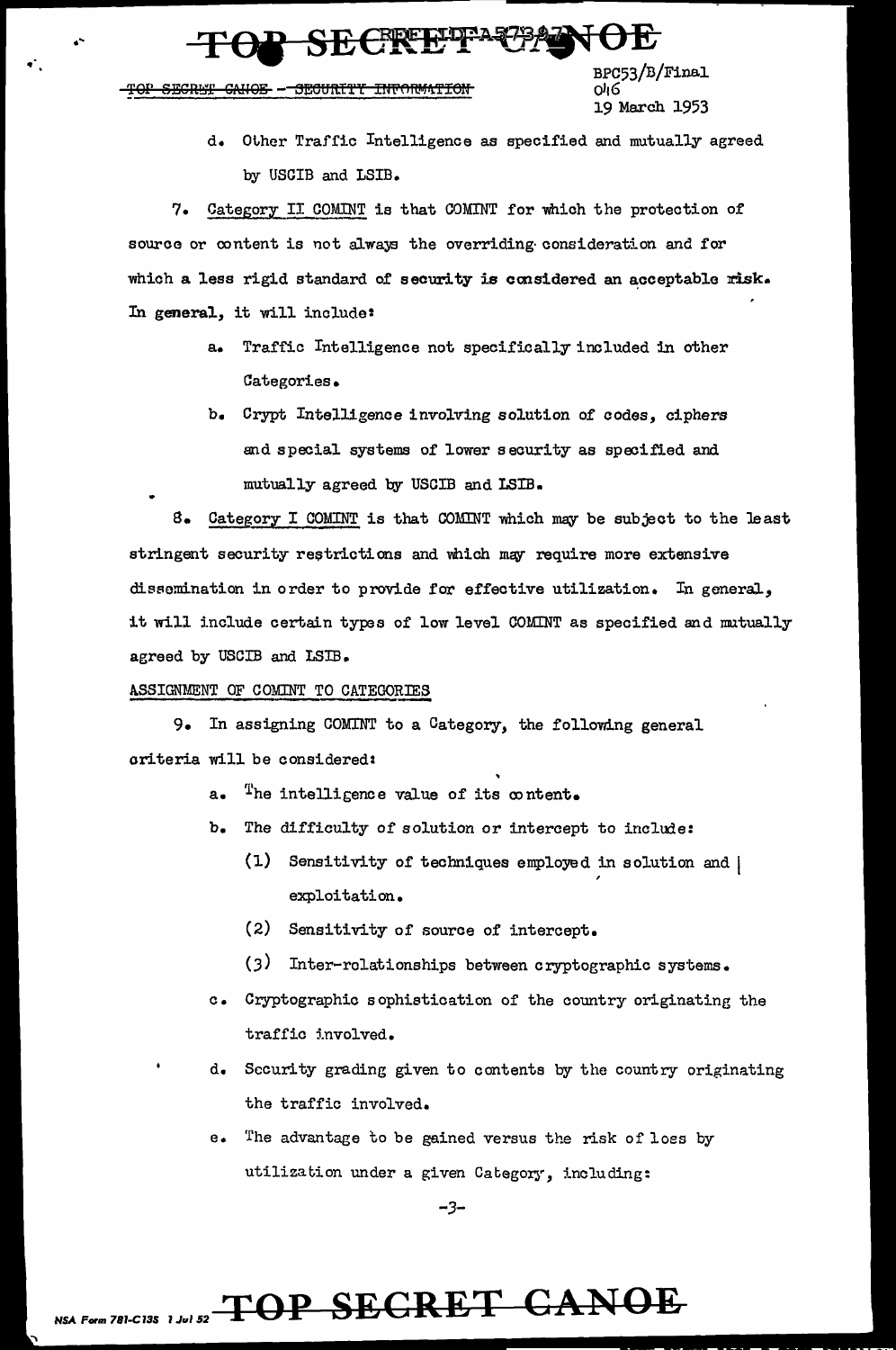**SECRETE PRESSERVOE** 

TOP SECRET CANOE -- OBOURITY INFORMATION

 $\frac{1}{\sqrt{2}}$ 

•

19 March 1953

 $\mathbf t$ 

Ý

- (1) The value of extending the disoemination of certain COMINT to permit essential use of the operational intelligence contained therein.
- (2) The capability of certain Third Party COMINT groups to exploit the COMINT in question with the attendant security risks beyond the direct control of U.S. and U.K. authorities.
- (3) The value of providing technical guidance or COMINT information to Third Party COMINT activities to insure receipt from them of unique intercept and critical COMINT information not otherwise available.

10. In assigning COMINT to the lower Categories the following additional factors will be considered:

- a. A system or class of COMINT, once downgraded, may not effectively be upgraded.
- b. The distinction between Category I on the one hand and the higher Categories on the other is that the former does not require codeword protection, whereas the latter do.

11. USCIB and LSIB shall have prepared and maintained in current status mutually agreed lists to indicate COMINT placed in. the several Categories and in such Sub-categories as may be established.

#### CLASSIFICATION AND CODEWORDS

12. Category III COMINT shall be classified TOP SECRET and shall be designated by a distinctive codeword agreed between USCIB and LSIB and replaced every two years. In the event that USCIB and LSIB agree that positive security advantages will,be obtained by earlier change then such change shall be made and a new period of two years shall be in effect from that date.

 $-4 -$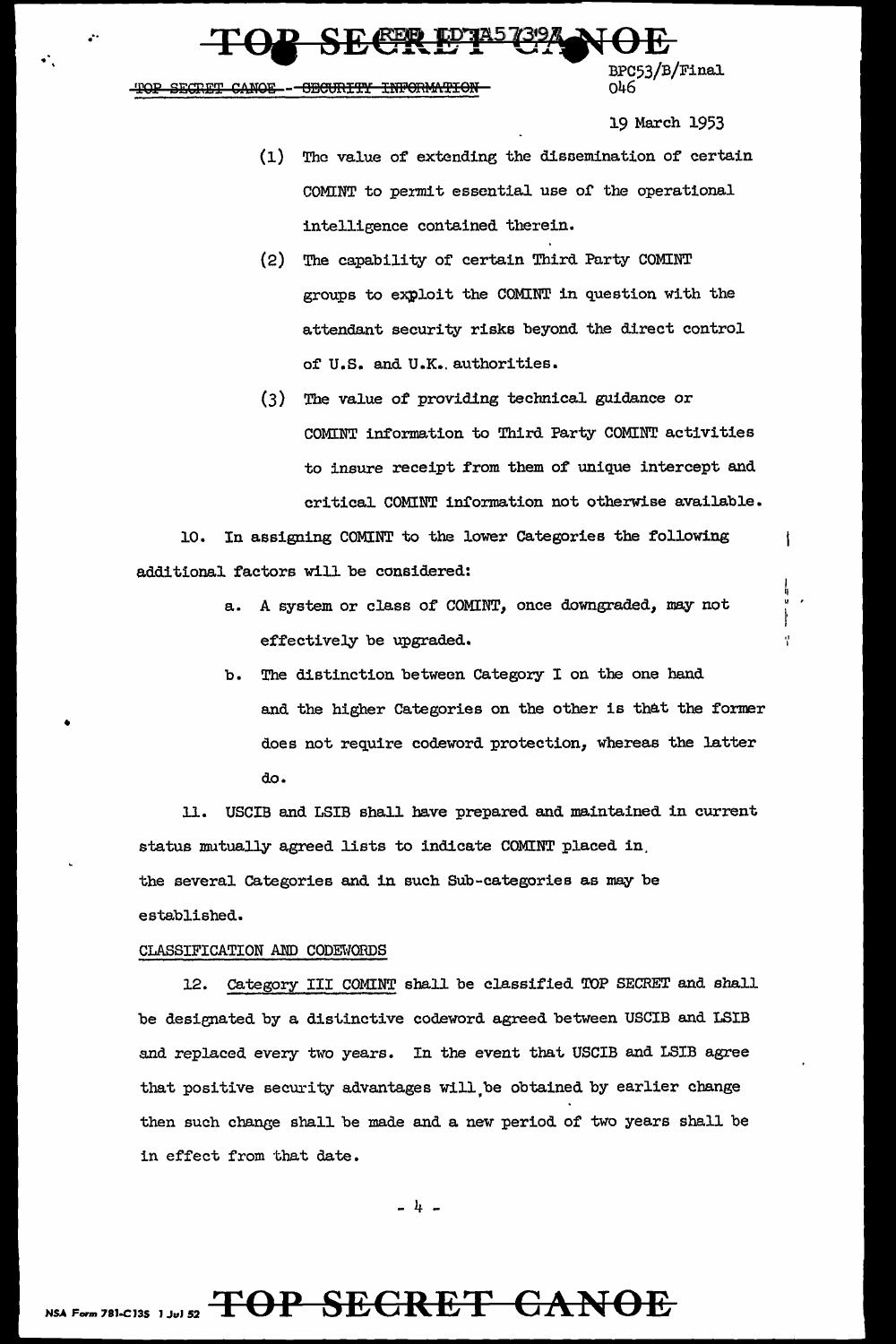### SECRETA

 $\frac{BPC53}{D/Final}$ 

#### TOP SECRET CANOE -- SECURITY INFORMATION

•

19 March 1953

13. Category II COMINT shall be classified SECRET and shall be designated by a distinctive codeword agreed between USCIB and LSIB and replaced every two years. In the event that USCIB and LSIB agree that positive security advantage will be obtained by earlier change then such change shall be made and a new period of two years shall be in effect from that date.

14. Category I COMINT shall be classified not lower than CONFIDENTIAL and shall not be designated by a codeword.

15. Sub-categories. Whenever a Sub-category is established within Categories III or II COMINT, it shall be designated by a separate or auxiliary codeword agreed from time to time between USCIB and ISIB.

16. Technical material pertaining to COMINT shall bear the classification and codeword appropriate to the most highly classified and sensitive Category or Sub-category of COMINT to which it relates and shall be handled accordingly.

17. Documents which reveal actual success, progress, or processes in the production of COMINT shall bear the classification and codeword appropriate to the most highly classified and sensitive Category or Sub-Category of COMINT to which they relate and shall be handled accordingly, even though such documents may not reveal COMINT as such.

18. Raw traffic (i.e., intercepted traffic showing no evidence of processing for COMINT purposes beyond sorting by clear address elements, elimination of unwanted messages and the inclusion of a case number and/or an arbitrary traffic designator) shall be classified not lower than CONFIUENTIAL and need not be designated by a codeword.

19. Codewords. When used as such, the codewords which designate Categories III and II COMINT, and the Sub-Categories which may be established within these Categories shall bear the. TOP SECRET classification according to the Category. These codewords and their implications shall not be made known to non-indoctrinated persons, nor shall these codewords be used in their codeword sense in the presence of non-indoctrinated persons.

5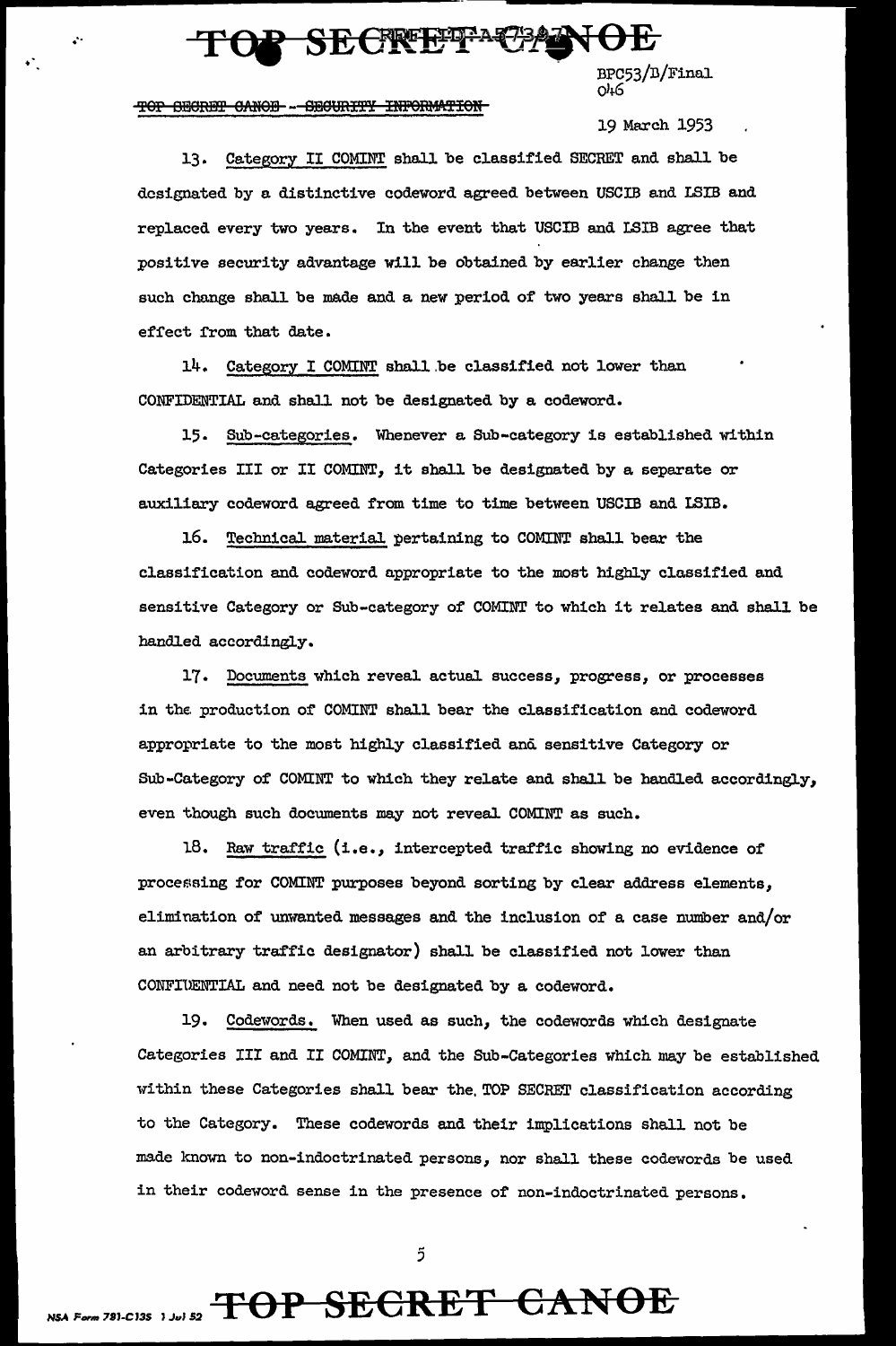### **SECTRETA5G29**

#### TOP SECRET CANOE -- SECURITY INFORMATION

BPC53/B/Final.  $Q<sub>46</sub>$ 

#### SECURITY

.--

19 March 1953

•

20. Conservation of COMINT sources is of supreme importance. It is essential, therefore, that the production, exploitation, and dissemination of COMINT, and of all related or resultant information, be strictly controlled and the dissemination appropriately limited. The physical security of related documents is not alone sufficient; it is essential that all reference to the existence of COMINT, either direct or indirect, be avoided except among those to whom the knowledge<sup>-</sup> is necessary for the proper performance of their duties. These provisions shall apply to any intelligence which, in whole or in part, includes information which· can be traced solely to COMINT sources.

21. There is no time limit for the safeguarding of COMINT as defined herein. It is of the utmost importance that complete and absolute silence on all COMINT matters be maintained by those who have ever been indoctrinated for COMINT. If, at any time, matter referring to COMINT is broadcast or published, even though by prominent people or those in authority, this does not in any way free those other persons who are, or ever have been indoctrinated for COMINT from their continuous obligation to maintain silence.

22. Except as agreed by USCIB or LSIB, all persons to be assigned to duties involving COMINT shall be.the subject of security investigation and clearance. As an aid to the uniformity of investigations and clearances, and to promote adequate minimum standards, each party shall. inform the other of the standards prescribed by it for this purpose.

23. AJ.l persons to be assigned to duties involving Categories of COMINT other than Category I shall. be indoctrinated (i.e., instructed as to the nature of COMINT and the security regulations and practices which govern the handling of COMINT material and COMINT activities). Recipients of Category I COMINT only will. not be indoctrinated. Producers of Category I COMINT only need not necessarily be indoctrinated.

- 6 -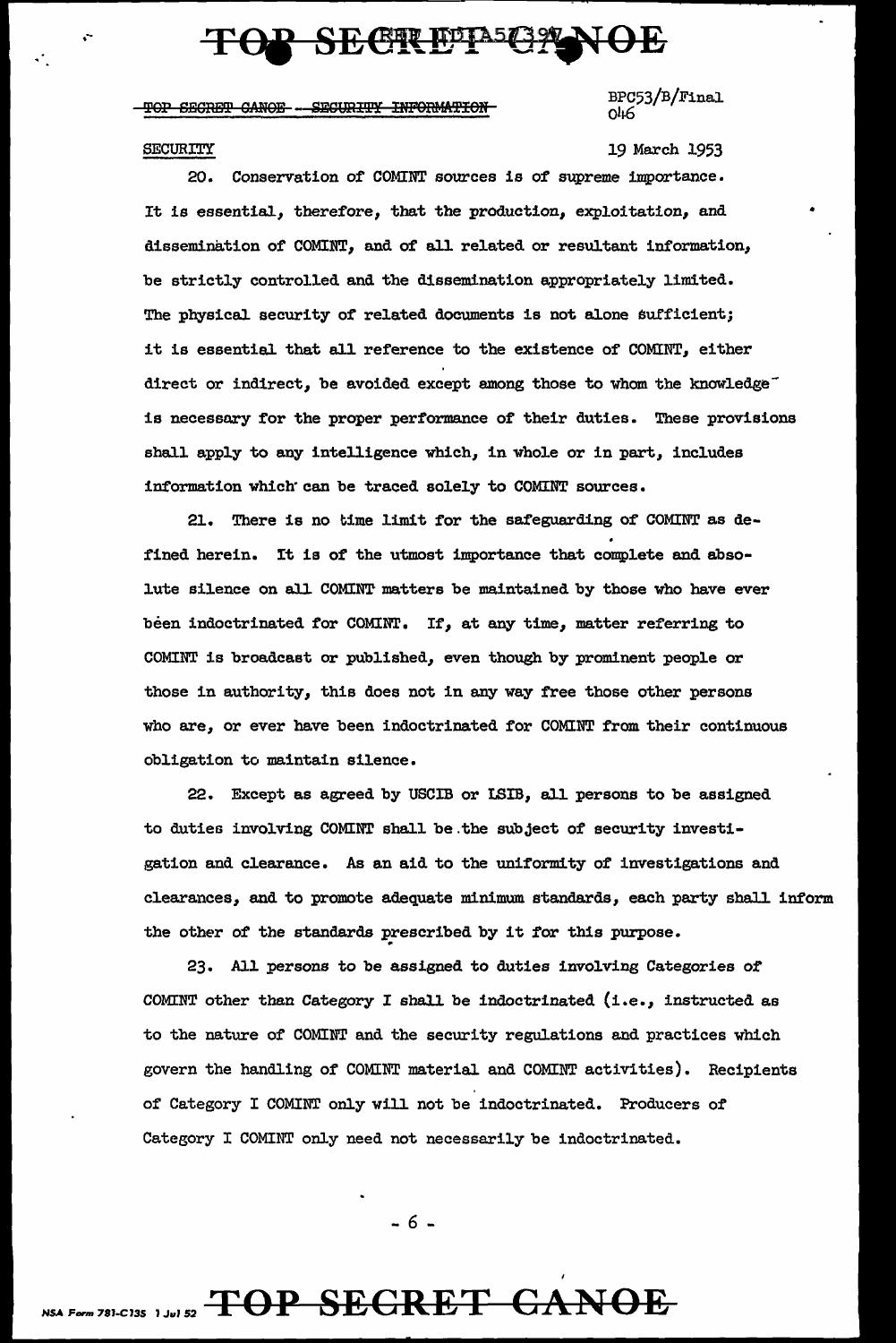Final იარ

19 March 1953

a. Knowledge of specific Categories or Sub-Categories of COMINT shall be made available to indoctrinated persons solely on the basis of their "need to know".

b. Every effort shall be made to restrict the number of persons indoctrinated for COMINT to the essential minimum.

c. It shall be permissible for persons who have access only to a less sensitive Category or Sub-Category of COMINT to work within Agencies or Centers in which there are located other persons engaged in the production or exploitation of a more sensitive Category or Sub-Category of COMINT, only so long as due precaution shall be taken (by providing segregated, secure areas or otherwise) to ensure that the activities and knowledge of such persons are confined to the COMINT material and activities to which they have access.

24. Under extraordinary conditions, as determined by USCIB or ISIB, it may be essential for an individual to take up duties involving COMINT before the requisite investigation can be completed. In such cases, the person concerned may be suitably indoctrinated on the authority only of senior officers or officials as designated by the respective parties. In all such cases, steps shall be taken to ensure that security investigatidns and clearances are completed as soon as possible after indoctrination.

25. Each Party shall ensure that complete lists of indoctrinated persons are maintained.

26. USCIB and ISIB shall keep each other fully informed of the approximate number of indoctrinated persons in each of the Departments, Ministries, Agencies, and Offices receiving COMINT, by Category of Sub-Category where applicable.

'27. No national of one party shall be permitted access to the COMINT agencies or to the Categories III and II COMINT of the other Party,

7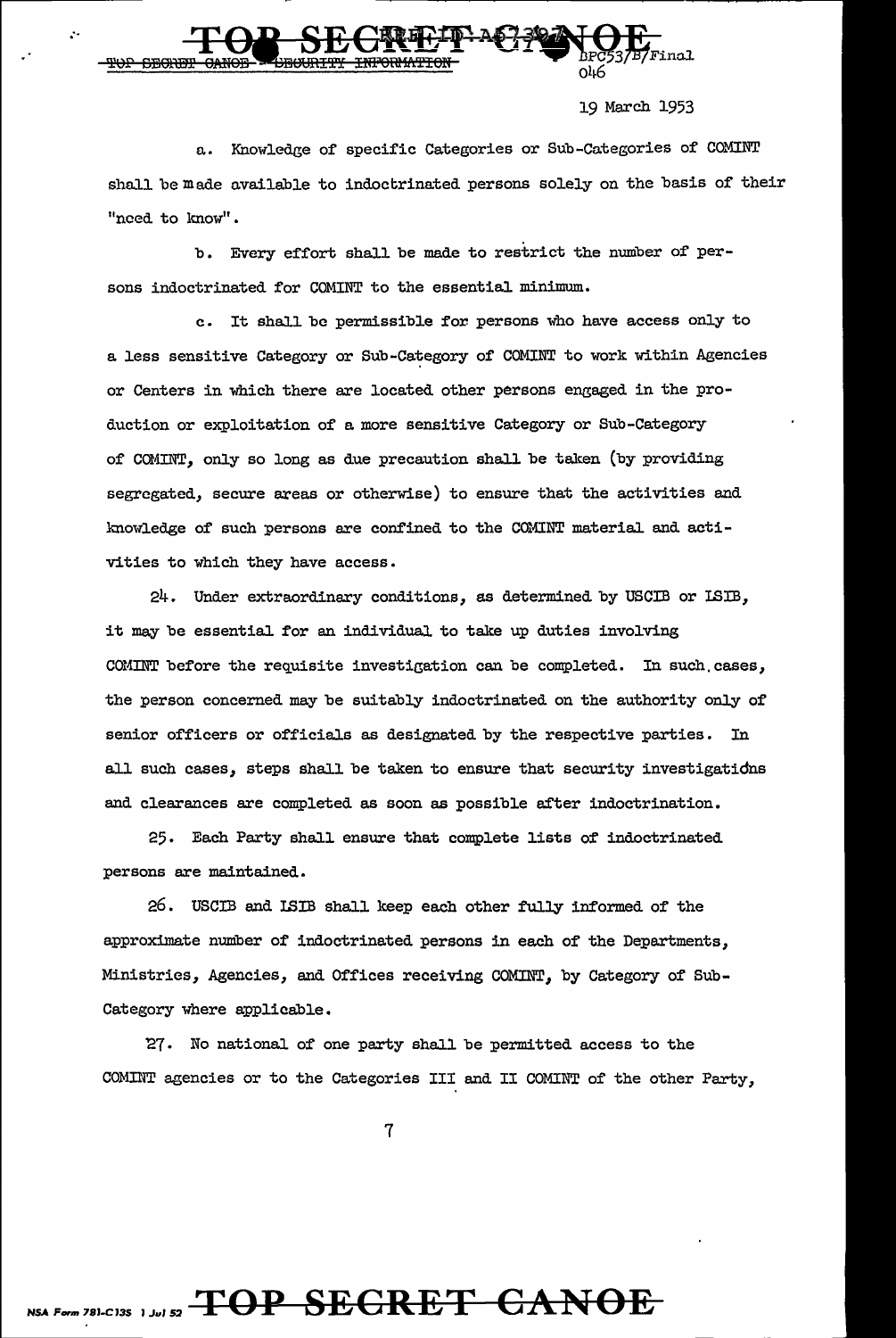

19 March 1953

unless he has been approved by his parent agency or Board and has been properly indoctrinated. Such access shall be limited to the Categories or. Sub-Categories of COMINT agreed by his parent agency or Board.

28. Every effort shall be made to ensure that no person who has a knowledge of current value about COMINT, such that his capture or interrogation could be a substentiaJ. risk to the security of COMINT, shall be assigned to or engage in activities of a hazardous nature.

29. "Hazardous activities" are those which place a person in a position where he runs a. substantial risk of being captured or otherwise subjected to interrogation, e.g.:

30. In applying these principles persons who are or have been indoctrinated will be divided into four groups:

> a. Producers of Category I COMINT who have no knowledge of other Categories are classed as Group A. They may be assigned to hazardous activities only on the authority .<br>of senior officers. (No restrictions are applied to the recipients or non-indoctrinated producers of' Category I COMINT only).

EO 3.3(h)(2) 8 PL 86-36/50 USC 3605

;·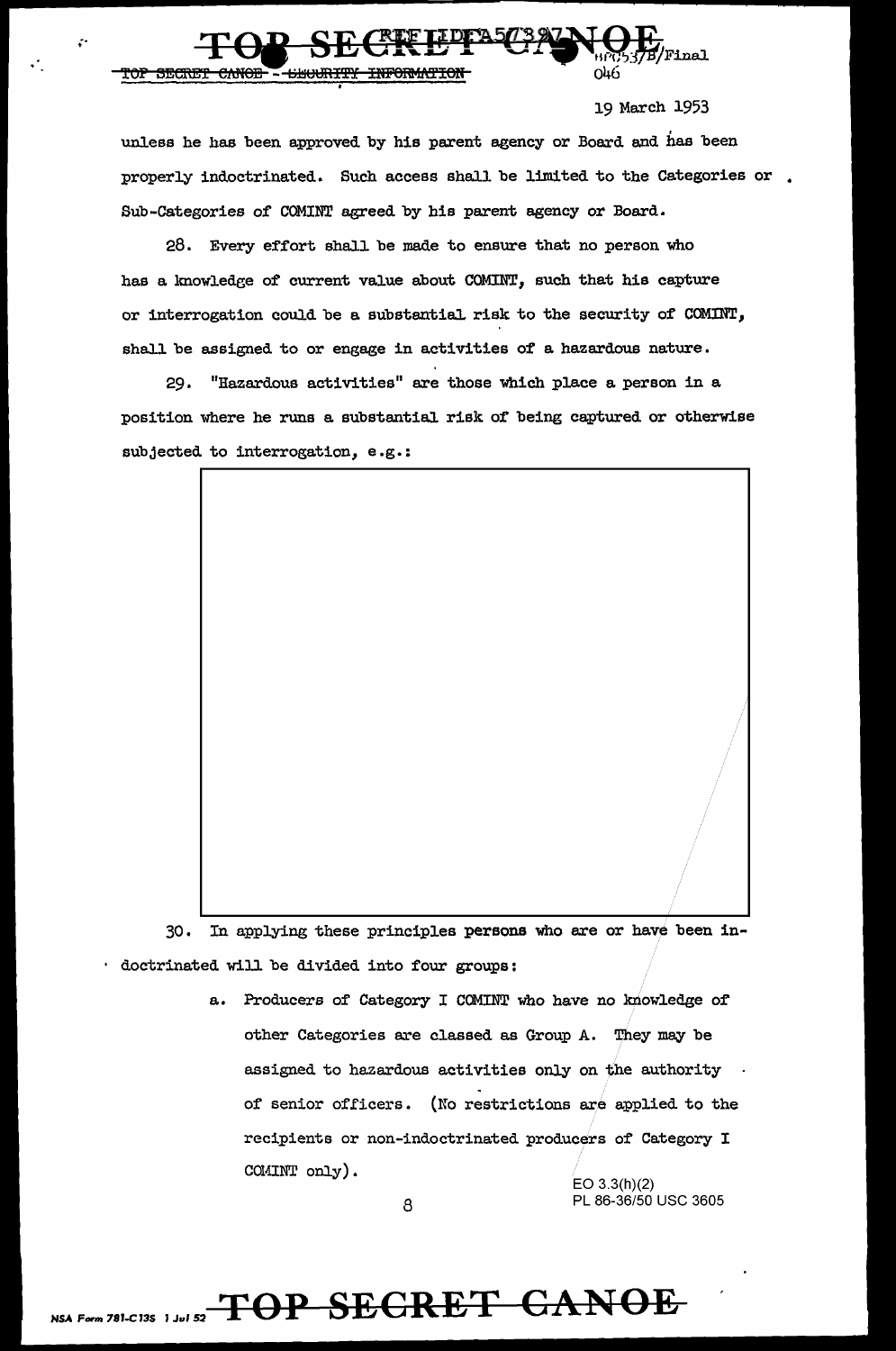())46 19 March 1953

b. Individuals who have knowledge of current value about Category II COMINT are classed as Group B. They may be assigned to hazardous activities only after six months separation from such material.

TOP SECRETTLE 20238 NOE

- c. Individuals, other than those specified in sub-paragraph d below, who have knowledge of current value about Category III COMINT are classed as Group C. They may be assigned to hazardous activities only after a separation of one year or longer from this type of information.
- d. Individuals with precise knowledge of COMINT processing techniques, competence, or potential, regarding the more sensitive Category III COMINT material are classed as Group D. They shall not be assigned to hazardous activities at any time.

 $31.$  The provisions in paragraphs  $28, 29$  and  $30$  shall be applied only by senior officers and officials at a level to be established by USCIB or ISIB. Exceptions shall be authorized only after careful consideration in each instance of' the advantages to be gained, as opposed to the risk involved. In considering exceptions to sub-paragraph 29d, the protection offered by diplomatic status should not automatically be considered sufficient, but should be assessed in the light of the particular circumstances involved. Any exception in the case of Group D personnel must receive prior approval by the Board concerned. The considerations relevant to COMINT personnel serving with COMINT units in exposed areas are dealt with in Annexure B2. All possible action shall be taken to discourage or prevent any individual with a knowledge of current value about COMINT from engaging in hazardous activities (as defined in paragraph 29 above) in any unofficial capacity at any time.

9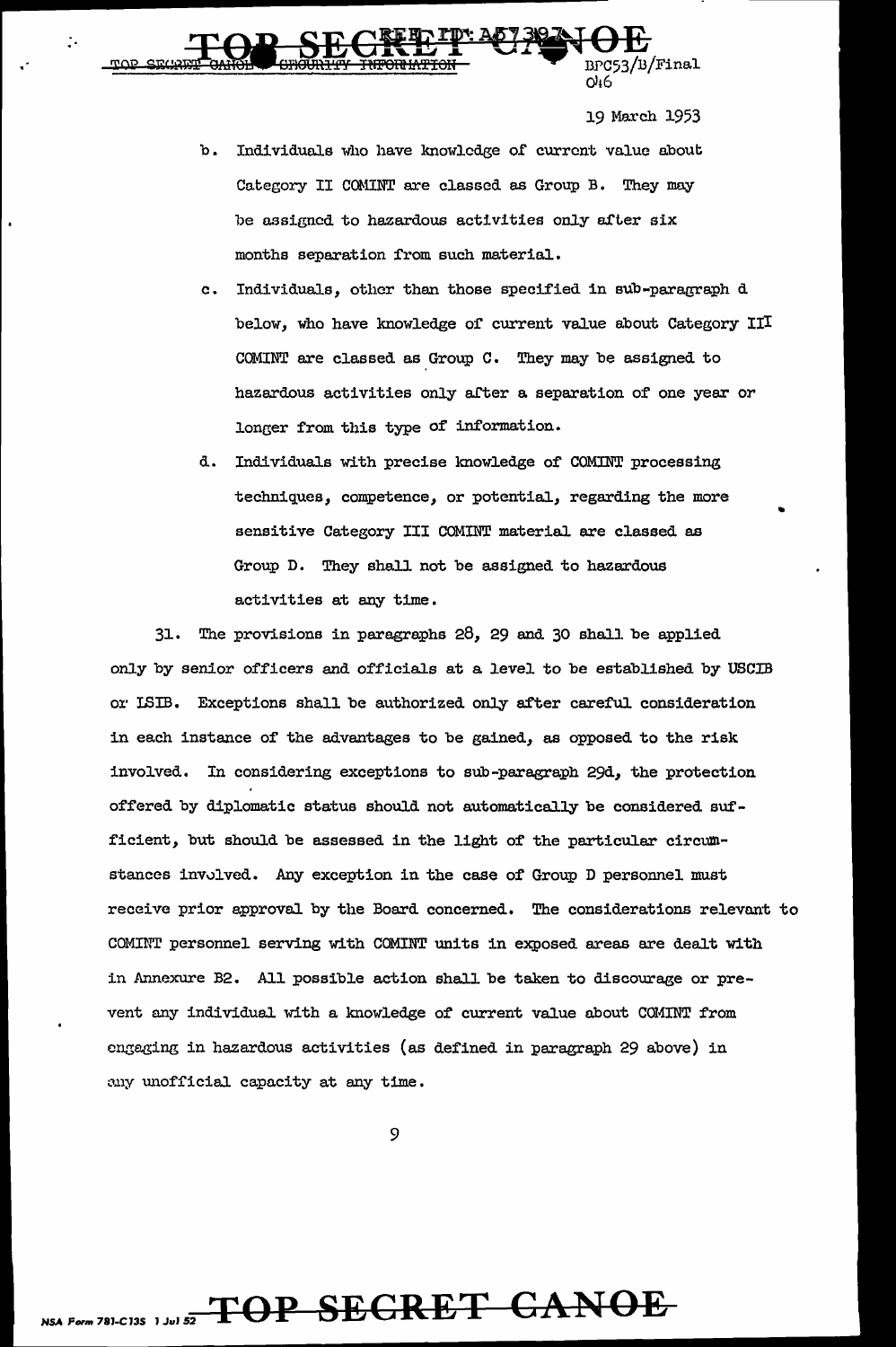### TOP SECREPT SCAL

-HOP SECRET CANOE - OECURITY INFORMATION

BPC53/B/Final 0116

19 March 1953

32. Except as implicitly involved in the operation of paragraphs 35, 41 and 42 below, Categories III and II COMINT shall remain exclusively in the custody of indoctrinated persons, secure from examination by nonindoctrinated persons.

### DISSEMINATION

 $\ddot{\cdot}$ 

33. The basic principle governing the dissemination and use of COMINT is the "need to know". Each item of' COMINT shall, therefore, be made known only to those individuals who require it in the performance of their duties and, except as specifically provided in paragraphs  $35$ ,  $36$ and 37 below, are indoctrinated and authorized to have access to the particular Category or Sub-Category of COMINT to which such item appertains.



EO  $3.3(h)$  (2) PL 86-36/50 USC 3605 - 10 -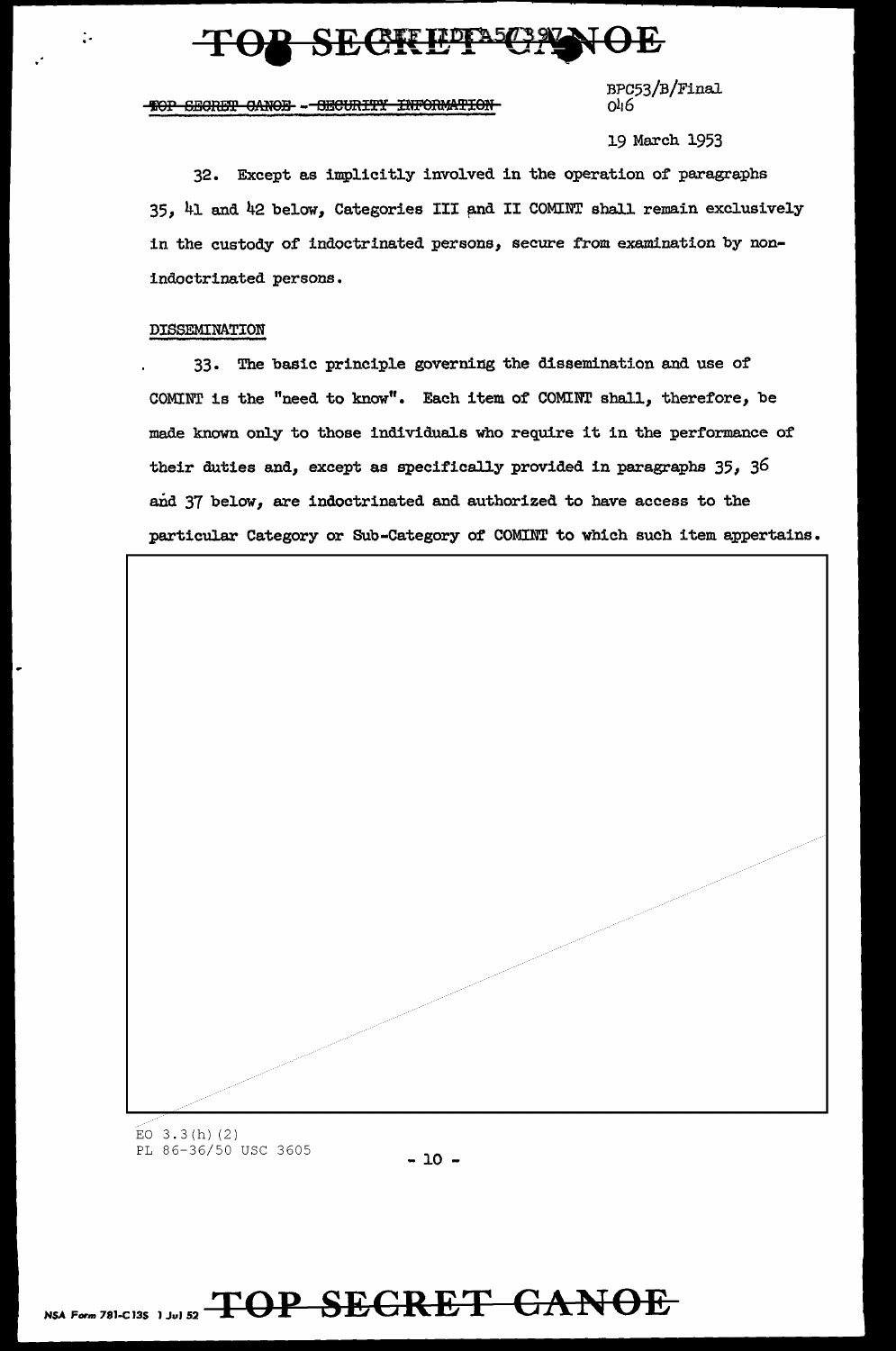

 $\ddot{\phantom{a}}$ 

 $\frac{1}{2}$ 

19 March 1953

EO  $3.3(h)$  (2) PL 86-36/50 USC 3605 - 11 -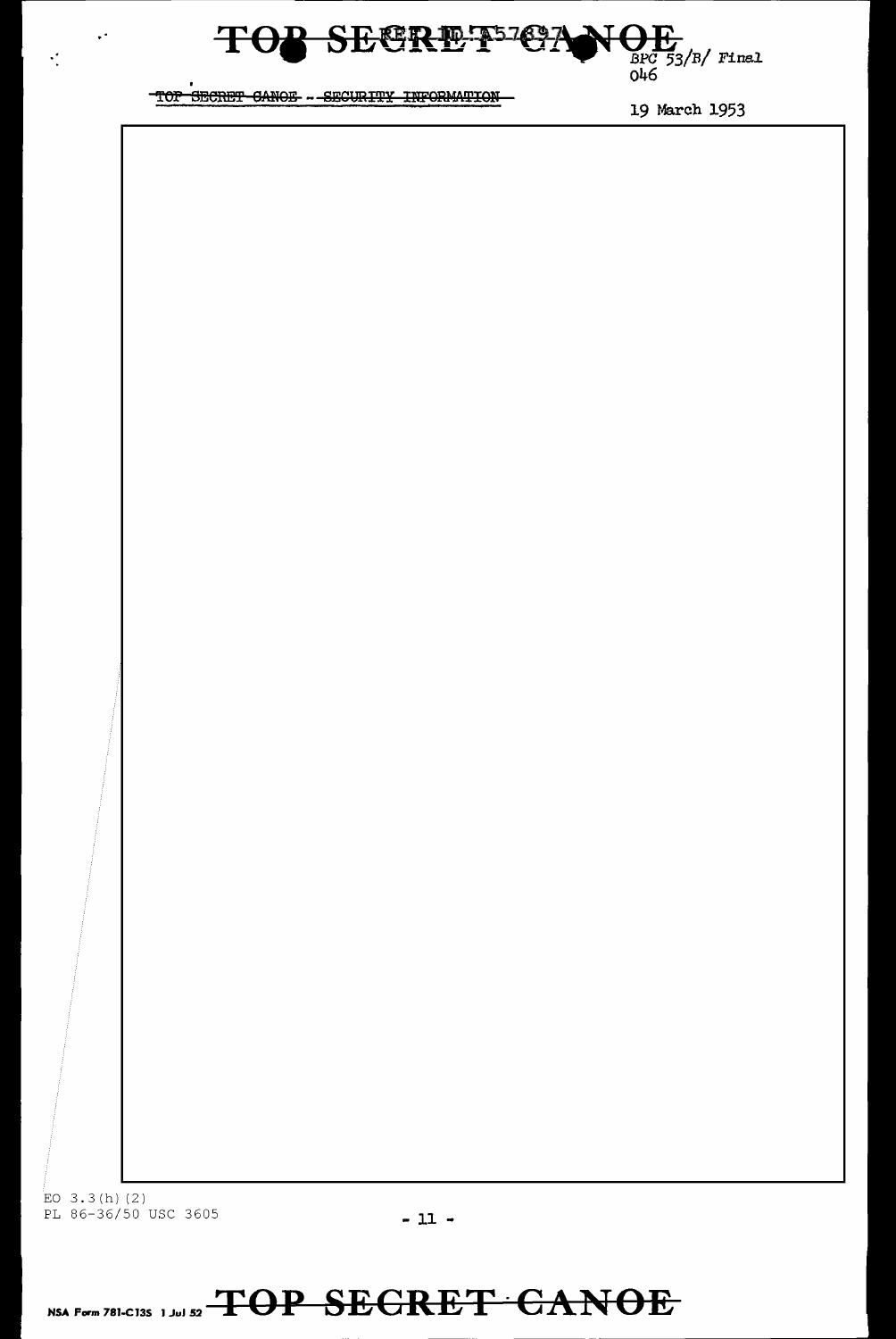

TOP SECRET CANOE - SECURITY INFORMATION 19 March 1953

 $\alpha$ 

 $\langle\cdot,\cdot\rangle$ 

- -

= **12-**<br>EO 3.3(h)(2) - **12-**PL 86-36/50 USC 3605

 $\sim$   $\sim$ 

 $\overline{\phantom{a}}$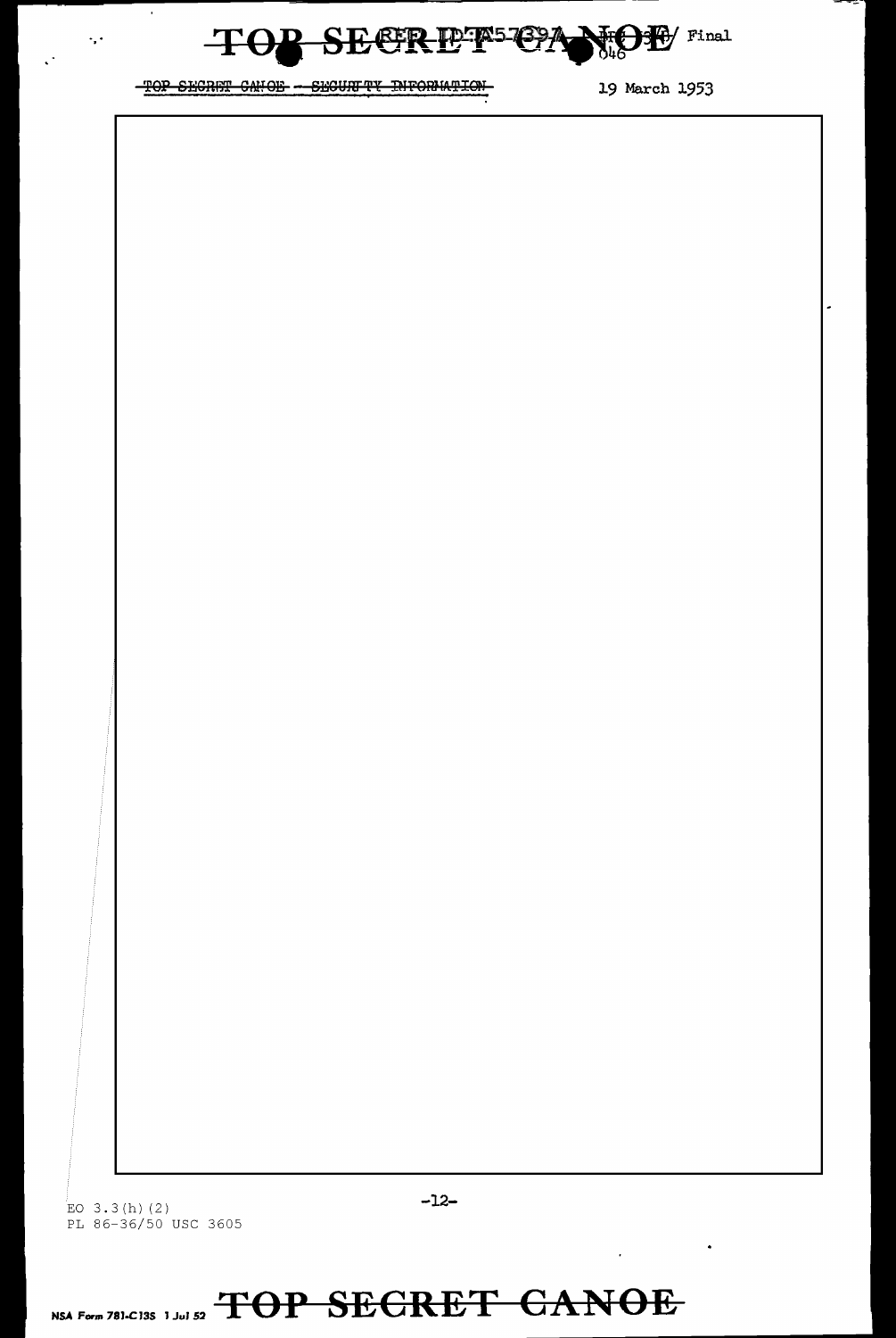

19 March 1953



a. Whenever Category I COMINT is to be transmitted by a means exposed to interception, it shall normally be transmitted in an appropriate cryptographic system. It mey be transmitted in plain language only when there is no suitable means of secure connnunication available and when there is an urgent operational need to do so. Whenever possible such plain language transmissions shall be in the form of operational orders so worded that the subject matter cannot be traced specifically EO  $3.3(h)$  (2) to its COMINT origin. PL 86-36/50 USC 3605

13

## NSA Form 781-C13S 1 Jul 52  $\textcolor{red}{\textbf{TOP}\text{-}\textbf{SEGRET}\text{-}\textbf{GANOE}}$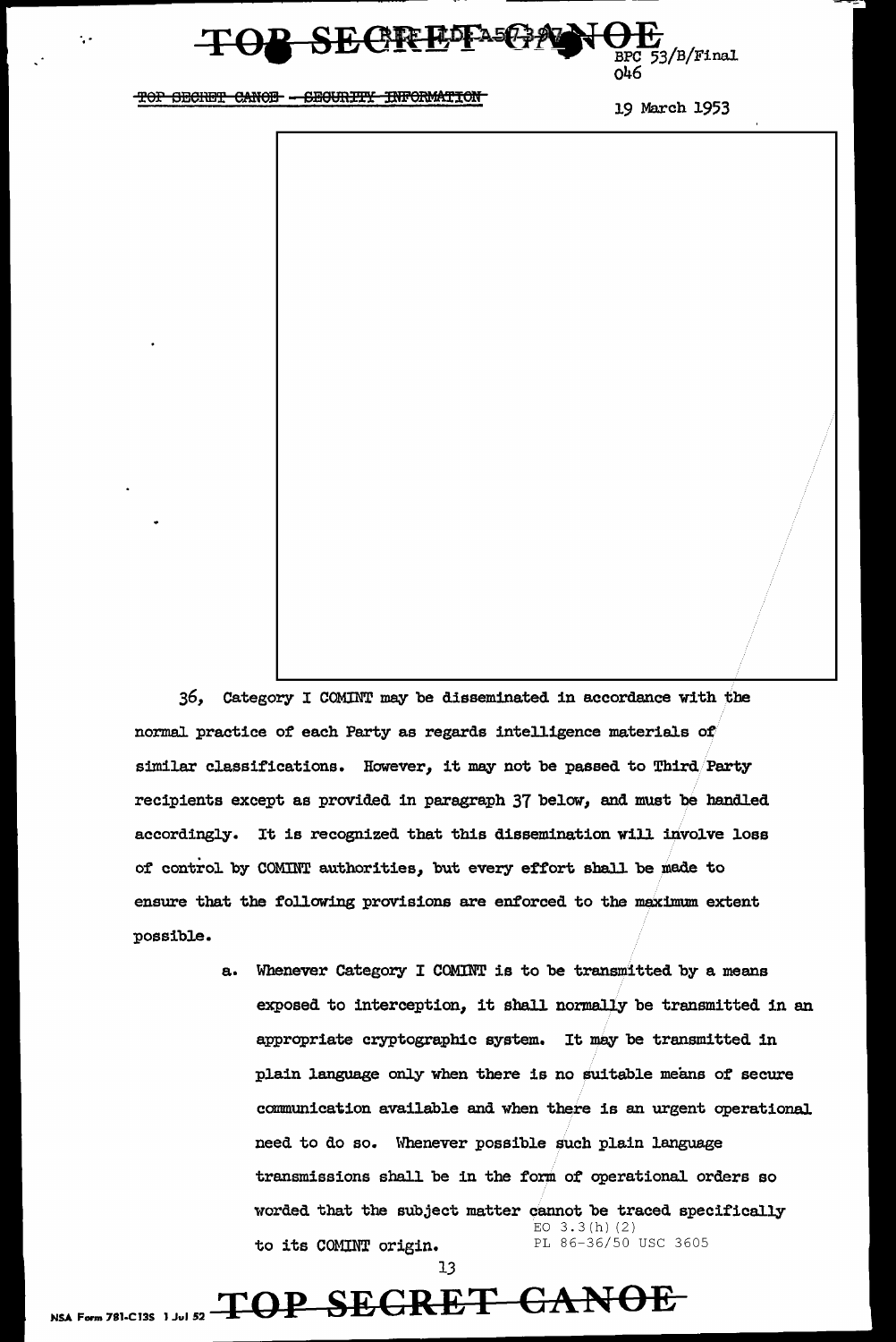HOP OBCRET CANOR -- SECURITY INFORMATION

**SECREF** 

19 March 1953

3/B/Final

37. Category I COMINT may be disseminated to Third Party recipients under the following conditions:

a. In COMINT arrangements with Third Parties, Category I COMINT may be released to these Third Parties in accordance with the provisions of Appendix P.

b. During active hostilities or in the case of an emergency involving a matter of importance to the national security of either Party, Category I COMINT may be disseminated to nationals of Third Parties who are engaged directly with the U.S. or U.K. in these hostilities or are allied directly with the U.S. or U.K. in dealing with the emergency concerned. The determination of a requirement to make this exception and the authority to grant this exception shall lie only with senior officers or officials at a level to be established by USCIB or ISIB.

38. In the event that either Party produces individual items of COMINT which, by reason of the extreme sensitivity of their source or content shall be given a more limited dissemination than would normally be given to the Category or Sub-Category of COMINT within which they fall, it will be for the originating party to indicate the nature of the special handling desired and to request that the other Party afford similarly limited dissemination.

39. Category III and II COMINT shall never under any circumstances or in any form be disseminated to any Ministry, Department, Agency, Organization, Office, or individual from which or from whom it might reasonably be expected to find its way, officially or extra-officially, into the possession of any person or group who could use it for commercial competition or commercial gain or advantage.

 $\mathcal{L}$ 

EO  $3.3(h)$  (2) PL 86-36/50 USC 3605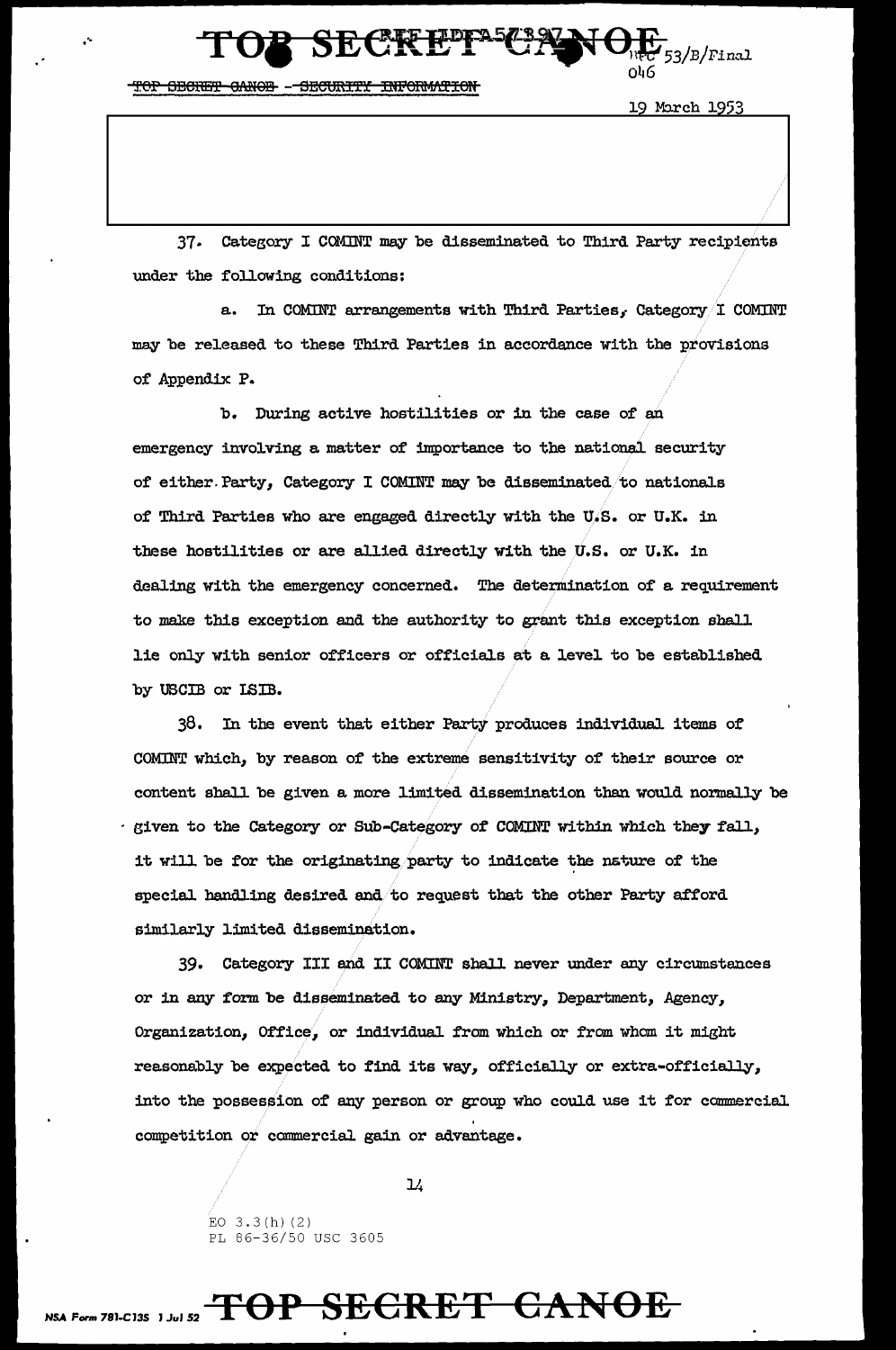

PROCEDURES 19 March 1953

046

BPC 53/B/Final

40. The appropriate classification and codeword shall:

a. Appear on every sheet of paper which contains or discloses Category III or II COMINT or a Sub-Category thereof, technical material pertaining to theso Categories and Sub-Categories and documents vhich reveal actual success, progress or processes in their production. Except as provided in paragraph 35 above, this rulo applies to maps and charts on which are plotted data and information. derived from these categories of COMINT.



EO  $3.3(h)$  (2) PL 86-36/50 USC 3605

15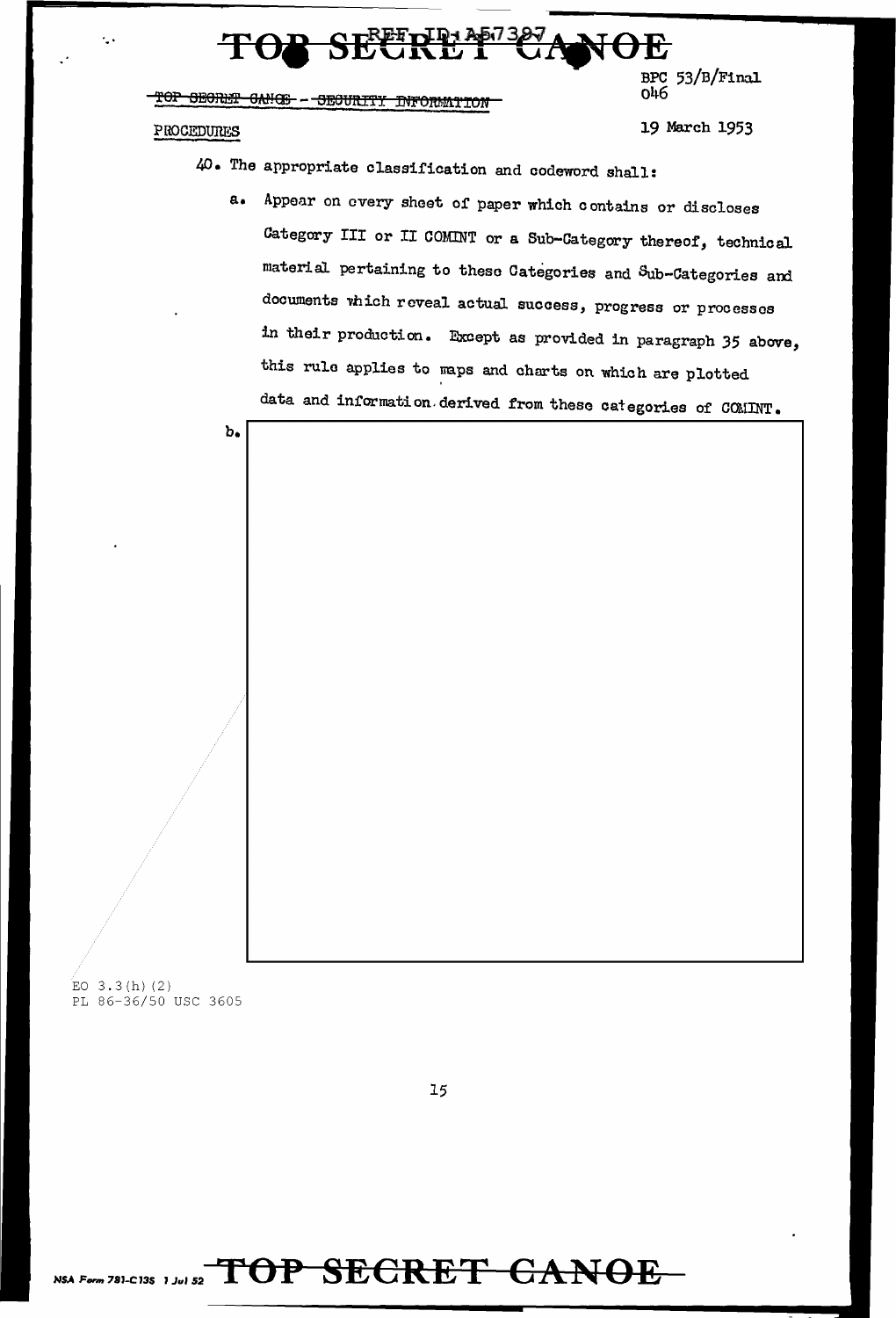

19 March 1953

,.

41. Category III COMINT and related technical material shall not be transmitted in plain language except as follows:

- a. Sealed, by safehand channels, *over* routes specifically approved by USCIB or LSIB. Each Board shall inform the other of all approved routes involving transport across territory of a third party, the approval of such routes to be held to the necessary minimum.
- b. Over landlines specifically approved in each instance by USGIB or LSIB ..
- c. Over completely protected local communication systems exclusively internal to agencies or offices producing or utilizing COMINT.

42. Category II COMINT and related technical material shall not be transmitted in pla:in language except as provided in paragraph 41 above, or by protected postal channels internal to, or under exclusive control of the US, the UK, or other collaborating British Commonwealth countries.

43. Category I CCMINT and related technical material should be transmitted by COMINT channels wherever possible, but may be transmitted by conventional channels used for intelligence materials of similar classification. It shall not be transmitted in plain language by a means exposed to interception, except as provided in sub-paragraph 36a above.

44. Raw traffic may be transmitted in plain language as provided in paragraphs 41 and 42 above. Raw traffic classified CONFIDENTIAL may also be transmitted in accordance with the normal procedure for this classification, except that when transported across the territory of the country originating the traffic, it shall be with the express sanction of USCIB or LSIB. This sanction will be granted only in cases of compelling need.

16

### NSA Form 781-C13S 1 Jul 52 TOP SECRET CANOE

•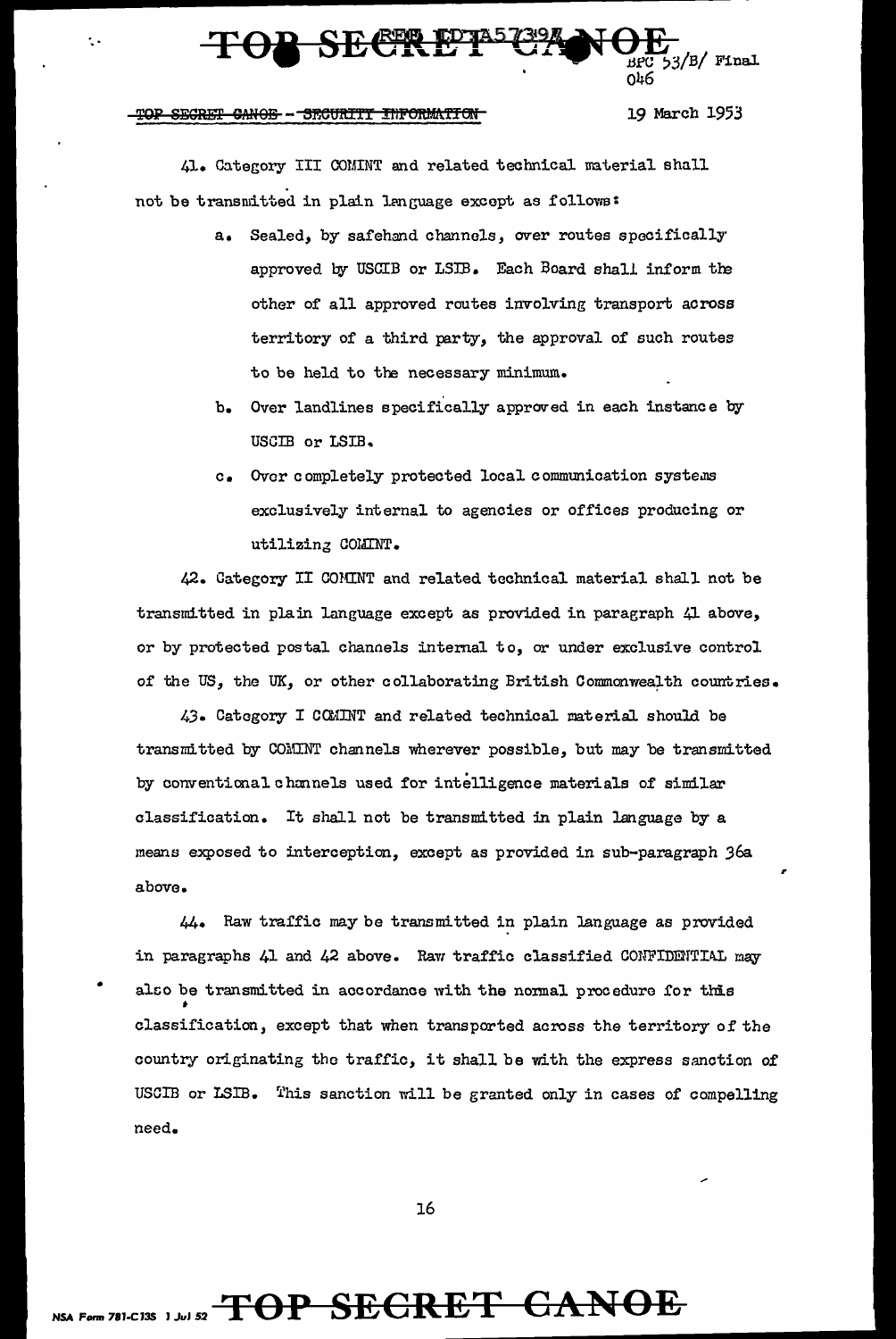### **SECRETEG?**

BFC  $53/R/Final$ <br> $046$ 

### SECRET CANOE - SECURITY INFORMATION

19 March 1953

45. Except as provided in paragraph 35 above:

- Category III COMINT and related technical material  $a_{\bullet}$ transmitted in encrypted form shall be encrypted in special cryptographic channels expressly provided for these subjects.
- b. Category II COMMT and related technical material transmitted in encrypted form shall be encrypted in special cryptographic channels expressly provided for these subjects, those listed in paragraph a above, or in the most secure cryptographic channel available.
- c. However, in the case of cryptographic systems mutually approved for the purpose, the transmission of COMINT related technical matters and raw traffic over the same channel is authorized, provided that such channels are reserved for these subjects exclusively.

46. In order to facilitate a concerted effort directed toward the determination and assessment of the causes and effects of known or presumed COMINT compromises or losses, it is agreed that:

> a. \* "henever any breach of its COMINT security regulations or any other circumstance which in fact has, or can be presumed to have, compromised COMINT or COMINT codewords, or to have revealed COMINT successes to unauthorized persons, becomes known to either "arty, it shall inform the other by means of a report embodying the pertinent facts and conclusions in each case, except that when the Party concerned concludes that there is a good reason to believe that such compromise or revelation has'not reached and will not, in fact, reach foreign nationals, no report need be made to the other Party.

> > $-17-$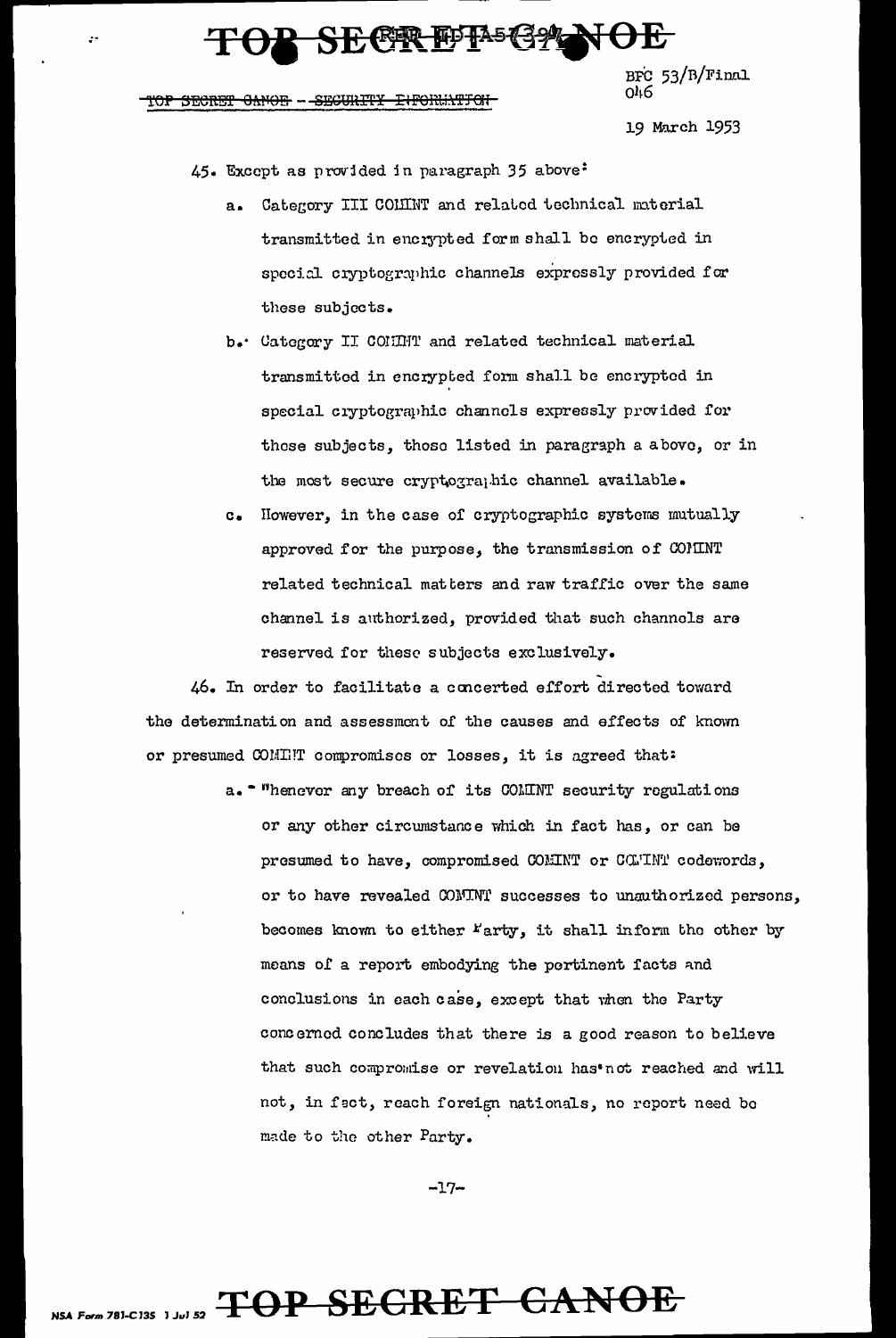#### **REFTIDEA573877** ┣<del>ӱ</del> 于

BPC 53/B/Final v90

I '1'OP SECRET OANOF - SECURE NFORMATION

 $\ddot{\cdot}$ 

19 March 1953

b. Whenever a significant change occurs in foreign cryptographic or communications security, the Party discovering such change shall notify the other. Each Party shall then analyze and assess the known and suspected circumstances having a bearing upon the change; these analysee and assessments shall be exchanged by tho Parties; and each Party shall thereafter keep the other fully informed of any additional information bearing upon the case.

**-16-**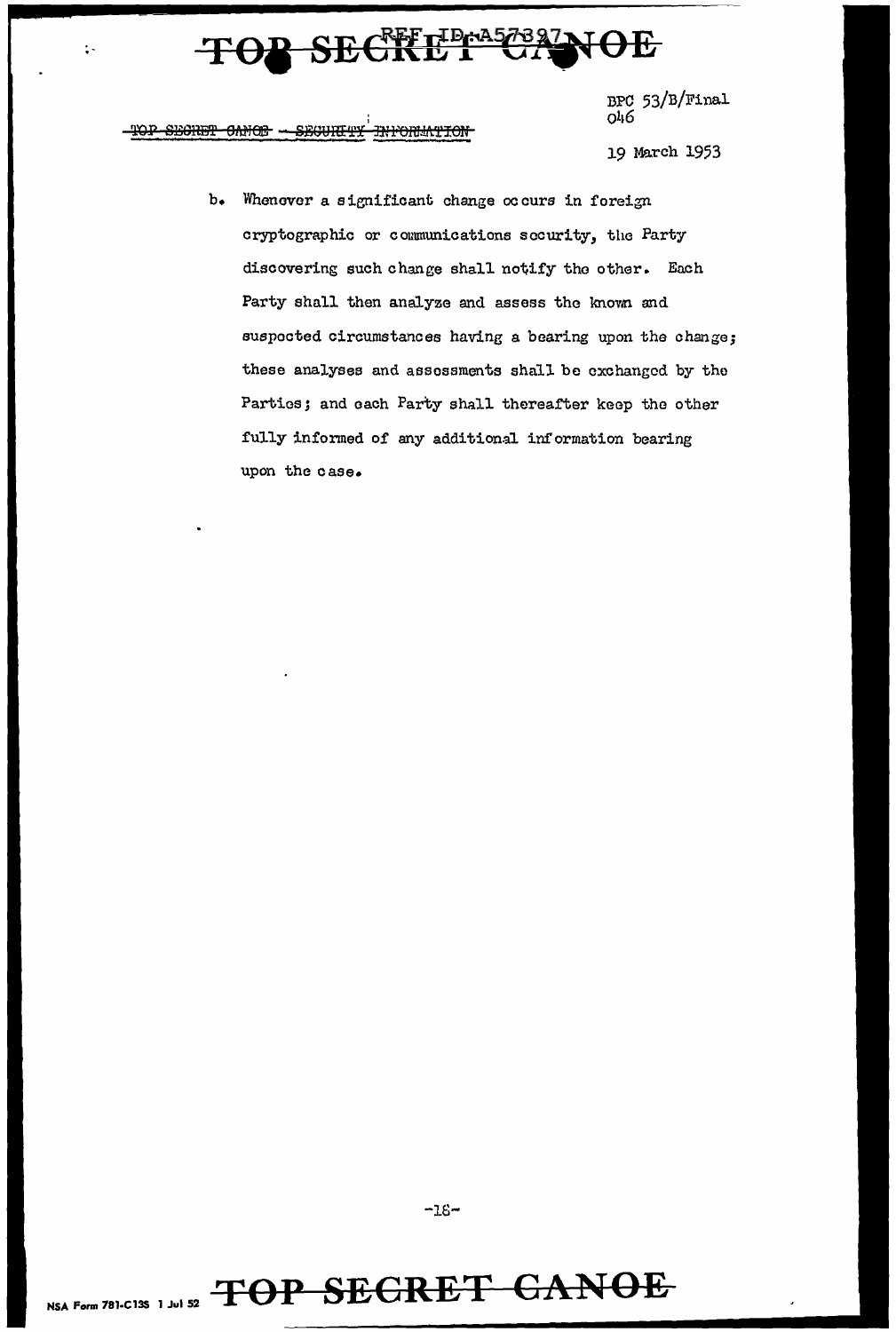### SECREPPAGANOE

#### TOP SECRET CANOE - SECURITY INFORMATION

BPC53/B/Final  $O<sub>16</sub>$ 

19 March 1953

RL 86-36/50 USC 3605

 $FO 3.3(h)(2)$ 

### Notes to Appendix B

Note 1 Throughout this Appendix:

"Foreign communications" are understood to mean those of the  $\Omega_{\text{eff}}$ Government, or of any military, Air or Naval force, faction, party, department, agency or bureau of a foreign country, or any person or persons acting or purporting to act therefor, and shall include and private communications originated by nationals of a foreign country which may contain information of military, economic, political, or counter intelligence value. "Foreign country" is understood to include all countries, whether or not their governments are recognized by the US or the UK, excluding only the US and the British Commonwealth of Nations.

b. "Technical material" is understood to mean data concerning:

- (1) cryptographic systems,
- (2) communications procedures and methods,
- (3) methods and equipment, as used in or designed for COMINT processes,

and information related to any of the above.

"Communications intelligence" does not include the interception  $c_{\bullet}$ and study of non-communications transmissions. The term Signal Intelligence (Sigint) (as used by the UK) includes both COMINT and the interception and study of non-communications transmissions. These transmissions are outside the scope of this Appendix.

19